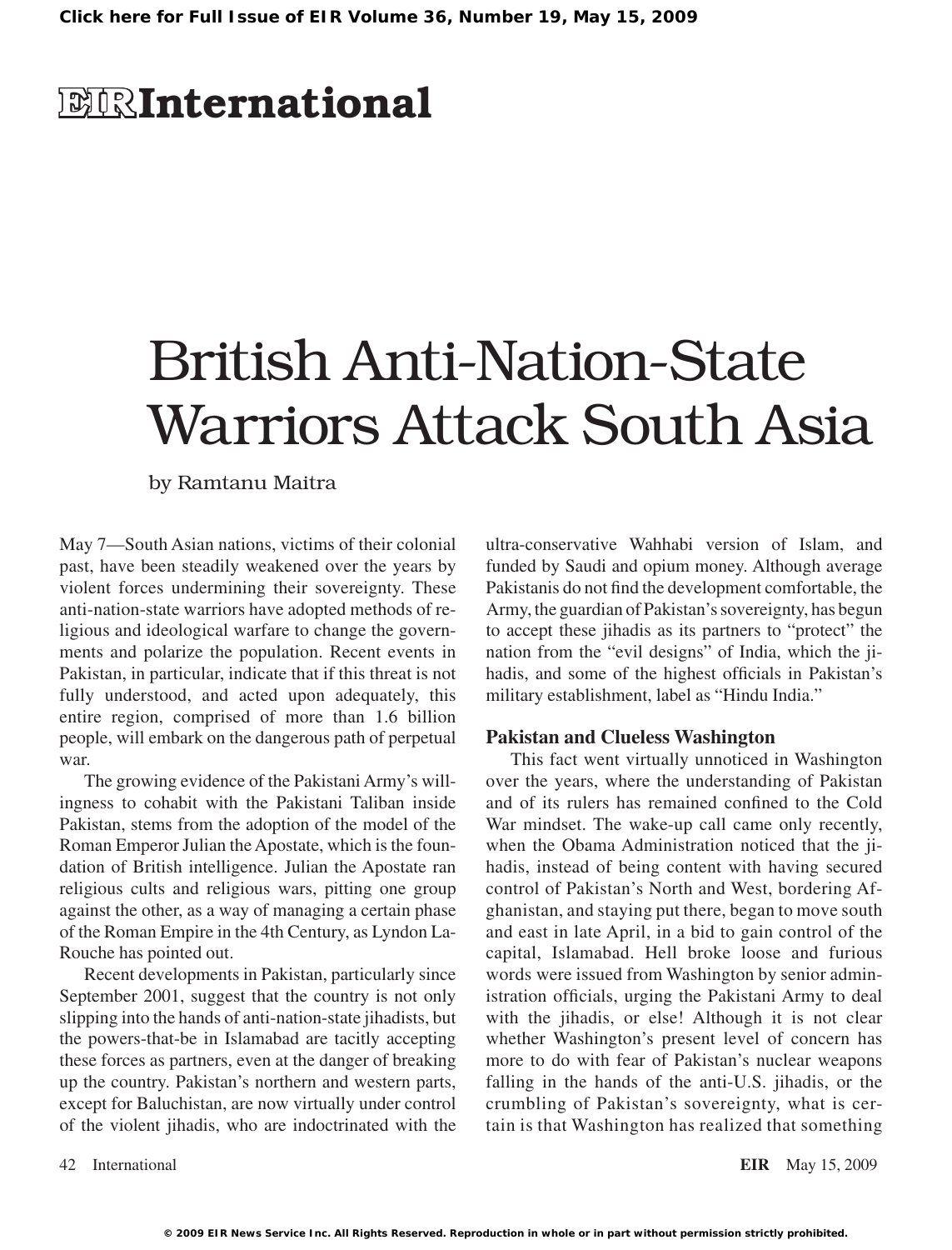FIGURE 1



"unforeseen" is happening.

Lacking the insight on the situation, but loaded with facts, what Washington failed to realize is that the Pakistani Army, as well the establishment, were always under the influence of the anti-nation-state British ideology.Agreat friend and helper of the United States and its allies in fighting the godless Soviet Union, the Pakistan Army's internal font of strength is its focus on fighting India. Having weighed the pros and cons, the Army now finds the jihadis better partners, ideologically, than the somewhat unreliable democracy-seeking, and Western-influenced, Pakistani middle class, when it comes to perpetual war against India. As a result of this development, Washington must realize that the Pakistani Army has no real intent to annihilate the jihadis. That is neither physically possible—since the vast majority of the jihadis are home-grown—nor does the Army find any advantage in doing it, considering the fact that the Americans and the reluctant NATO member-nations, will be leaving the area sooner or later.

#### **An 'Open Conspiracy'**

There is no real mystery as to why the Pakistani Army is acting the way it is. Although threats of religious and ideological warfare abound in South Asia, the Pakistan situation is a particularly serious threat, because of both the size of the population and the numerous ethic contradictions within the country. It is the British colonial ideology, directed against sovereign nation-states, that particularly shaped the current crisis. Britain spread its empire, starting in the 18th Century, by conquering nations and then preaching about how "evil" nationalism is. That had always been the hallmark of the British imperial method, and remains so today. Take, for instance, the statement of then-British Foreign Secretary Jack Straw, who wrote in *The Independent* on Nov. 22, 2001, that "in a world where states and the interests of their citizens are so obviously interdependent, we need to rethink our attitudes to concepts like 'independence' and 'sovereignty.'" Then-Prime Minister Tony Blair agreed. The war against terrorism, Blair said, has made national sovereignty out of date.

To illustrate where Straw and Blair came from, consider the following, written in 1932 by the British Empire's "historian," H.G. Wells. In his book *The Open Conspiracy: Blueprints for a World Revolution*, he cited nationalism as the greatest evil afflicting mankind, and proposed the long-range goal of conditioning nations to willingly abdicate their own sovereignty, in favor of a world government. "The fundamental organization of contemporary states," Wells wrote, "is plainly still military, and that is exactly what a world organization cannot be. Flags, uniforms, national anthems, patriotism sedulously cultivated in church and school, the brag, blare, and bluster of our competing sovereignties, belong to the phase of development the Open Conspiracy will supersede. We have to get clear of that clutter."

To that end, the forces bent on tyrannizing mankind have used religion, politics, globalization, and nongovernmental organizations, among other weapons, to weaken the nation-states.

This is the trap that all the South Asian nations, some more zealously than others, have walked right into.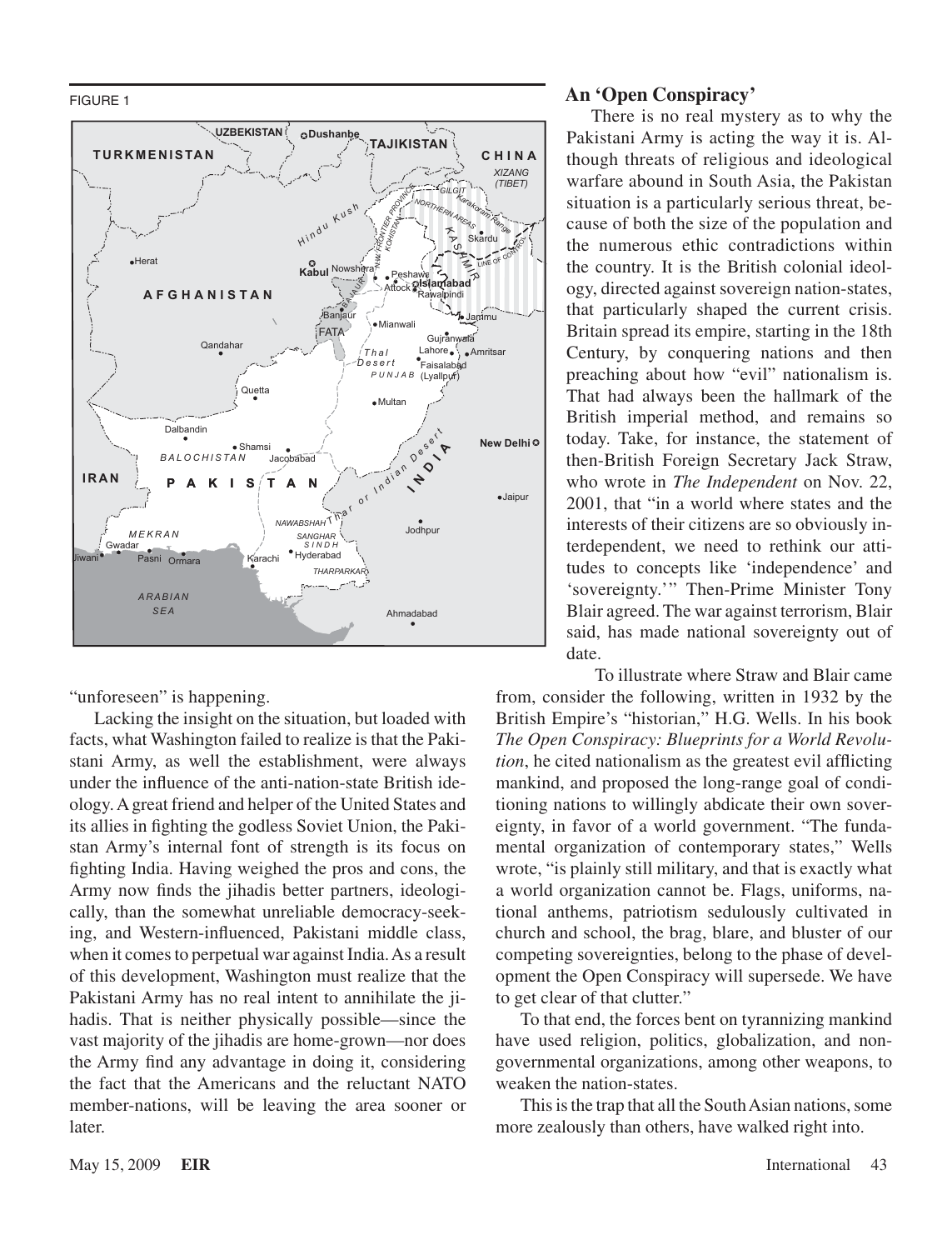#### FIGURE 2 **Tamil Tigers Theater of Operations**



## **Religious Wars: Sri Lanka, Bangladesh**

Besides Pakistan, religious wars are raging in Sri Lanka and Bangladesh. In Sri Lanka, the inability of the Buddhist Sangha-influenced leaders of the Sinhala ethnic group to implement the key elements of the India-Sri Lanka peace accord, signed by then-Indian Prime Minister Rajiv Gandhi and then-Sri Lankan President Julius Jayewardene in July 1987, led to the rapid growth of the terrorist Tamil Tigers, backed by Britain and Canada, in particular. The key elements of the accord included acknowledging that Sri Lanka is a "multi-ethnic and a multi-lingual plural society" consisting of Sinhalese, Tamils, Muslims (Moors), and Burghers; recognizing that the Northern and Eastern provinces have been areas of historical habitation of Sri Lankan Tamil-speaking peoples, who have hitherto lived in this territory along with other ethnic groups; the official language of Sri Lanka shall be Sinhala; Tamil and English will also be official languages; and the government of Sri Lanka shall ensure free, full, and fair participation of voters from all communities in the Northern and Eastern provinces in electoral processes.

The failure of a particular religious community to implement the accord, provided the terrorist Tigers the opportunity to bring along a large number ofTamils who



identify themselves as Hindus. The ensuing civil war caused the death of thousands and allowed the colonial forces to fish in murky waters, with the intent of breaking up Sri Lanka. It is likely that if the accord had been implemented, the Tamil Tigers would have been pushed aside by the majority of the Tamil ethnic group in Sri Lanka.

Colombo is now on the verge of eliminating the Tigers and restoring peace in the island nation. However, the key elements of the India-Sri Lanka Accord of 1987 still have to be implemented to the satisfaction of both sides. The religious nature of the conflict must be eliminated, and a democratic political process must take over, to restore peace and tranquility in Sri Lanka.

In Bangladesh, whose independence from Pakistan in 1971 came about through a violent struggle, the jihadists, trained in Britain and funded from Saudi Arabia and Kuwait, over the years, have blatantly and violently undermined the democratic forces in power. The process continues unabated, and the religious warriors launched a massive attack in February, with the intent of assassinating theArmy Chief and the Prime Minister. The attempt failed, and subsequently some Britainlinked cells that had been set up to unleash a religious war, have been dismantled; but the threat remains.

The modus operandi of the religious warriors in Bangladesh is not that different from the one adopted in Pakistan, but with one caveat. Bangladesh has adapted